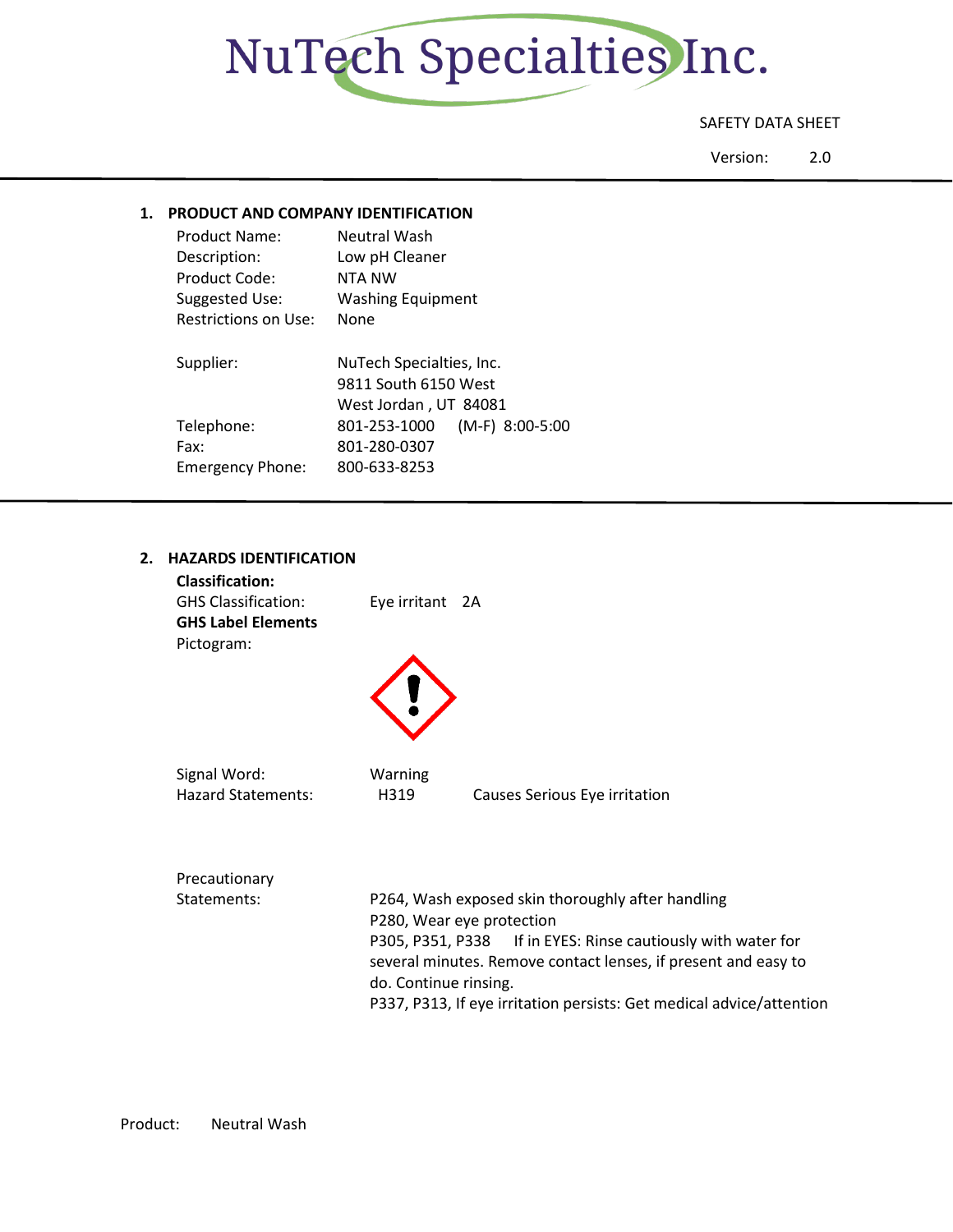### NuTech Specialties Inc.



Potential Health Effects:

#### **3. COMPOSITION/INFORMATION ON INGREDIENTS**

| Component          | CAS#    | Concentration |
|--------------------|---------|---------------|
| Tricarboxylic acid | 77-92-9 | $+/-20%$      |

Synonyms:

#### **4. FIRST AID MEASURES**

If Inhaled: P301, P312 If SWALLOWED: Call a POISON CENTER or doctor/physician if you feel unwell Skin Contact: P302, P352 If On SKIN: Gently wash with plenty of soap and water

Product: Neutral Wash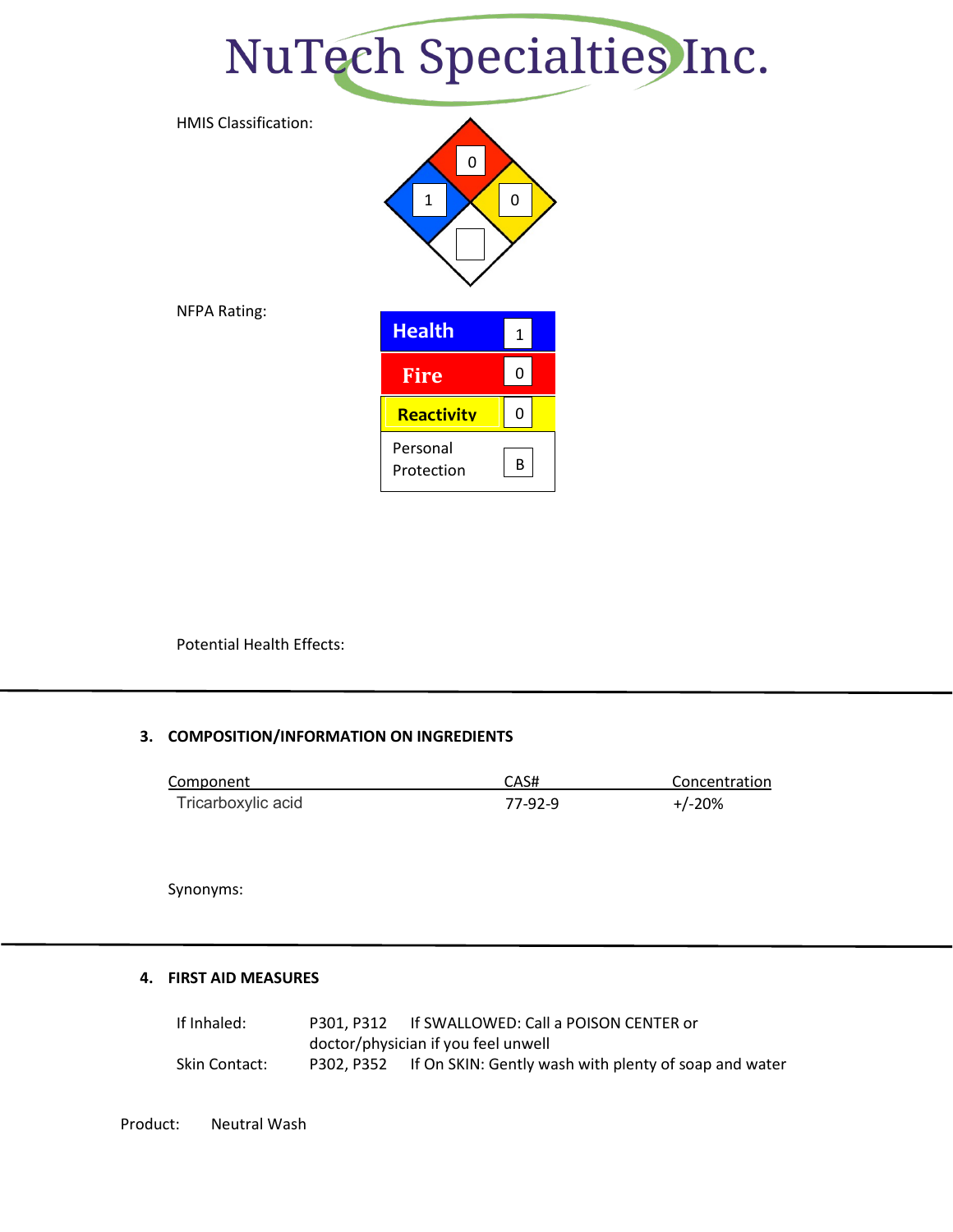

| Eye Contact: |                                      | P305, P351, P338 If in EYES: Rinse cautiously with water for several |  |
|--------------|--------------------------------------|----------------------------------------------------------------------|--|
|              |                                      | minutes. Remove contact lenses, if present and easy to do. Continue  |  |
|              | rinsing.                             |                                                                      |  |
| If Ingested: |                                      | P331, P312 Do NOT induce vomiting. Call a POISON CENTER or           |  |
|              | doctor/physician if you feel unwell. |                                                                      |  |

#### **5. FIREFIGHTING MEASURES**

| <b>Extinguishing Media:</b>                       | Use water-spray, alcohol resistant foam, dry chemical, or<br>carbon dioxide                                                                                       |
|---------------------------------------------------|-------------------------------------------------------------------------------------------------------------------------------------------------------------------|
| <b>Hazardous Combustion Products:</b>             | Firefighting personnel should respond with appropriate<br>protective clothing, firefighting gear, and breathing<br>equipment as trained.                          |
| Special Protective Equipment<br>for Firefighters: | In fire conditions: a complex mixture of airborne solids,<br>liquids, and gases including Carbon Monoxide, Carbon<br>Dioxide, and unidentified organic compounds. |

#### **6. ACCIDENTAL RELEASE MEASURES**

| <b>Personal Precautions:</b>      | Use personal protective equipment. Always ensure adequate<br>ventilation.                                           |
|-----------------------------------|---------------------------------------------------------------------------------------------------------------------|
| <b>Environmental Precautions:</b> | Prevent further leakage or spillage if safe to do so. Prevent<br>from entering drains and waterways. Discharge into |
|                                   | environment must be avoided.                                                                                        |
| Containment and Clean Up:         | Soak up with inert absorbent material and dispose of. Keep in<br>suitable, closed containers for disposal.          |

#### **7. HANDLING AND STORAGE**

| Safe Handling: | Keep away from flames and hot surfaces. Use personal           |
|----------------|----------------------------------------------------------------|
|                | protective equipment. Always ensure adequate ventilation.      |
| Safe Storage:  | Keep containers tightly closed in a dry well-ventilated place. |
|                | Containers which are opened must be carefully resealed and     |
|                | kept upright to prevent leakage. Store away from incompatible  |
|                | materials.                                                     |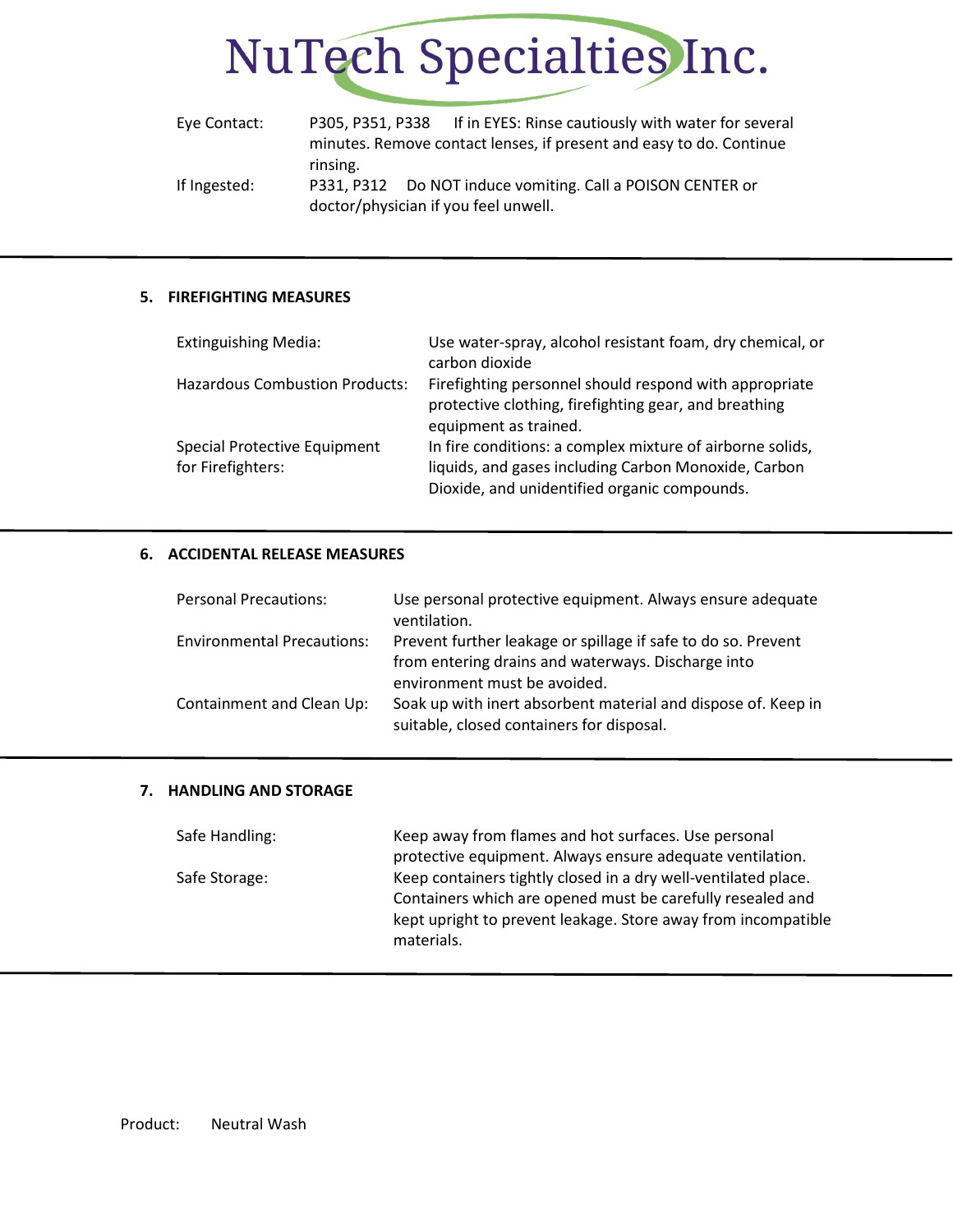## NuTech Specialties Inc.

#### **8. EXPOSURE CONTROLS/PERSONAL PROTECTION**

#### Exposure Limits

| Component          | CAS Number | Exposure Limit | Basis |
|--------------------|------------|----------------|-------|
| Tricarboxylic acid | 77-92-9    | None listed    |       |

| General Controls: | Always ensure adequate ventilation and that working areas contain   |  |
|-------------------|---------------------------------------------------------------------|--|
|                   | safety showers and eye wash stations. Handle material in accordance |  |
|                   | with good industrial hygiene and safety practices.                  |  |

#### Personal Protective Equipment

| Eye Protection:                | Tightly fitting safety glasses or goggles should be sufficient. Have<br>eye-wash stations available where eye contact can occur.                                                        |
|--------------------------------|-----------------------------------------------------------------------------------------------------------------------------------------------------------------------------------------|
| Hand Protection:               | Handle with chemical resistant gloves. Gloves must be inspected<br>prior to use. Wash and dry hands after use.                                                                          |
| Skin Protection:               | Wear long sleeves, a chemical apron, or other protective clothing<br>to prevent skin contact. Safety showers should be located in work<br>area where skin contact can occur.            |
| <b>Respiratory Protection:</b> | Where risk assessment shows air-purifying respirators are<br>appropriate, use a NIOSH-approved full face respirator with<br>appropriate cartridges. Always ensure adequate ventilation. |

#### 9. **PHYSICAL AND CHEMICAL PROPERTIES**

| <b>Physical State:</b>         | Liquid              |
|--------------------------------|---------------------|
| Color:                         | Pink                |
| Odor:                          | Pungent             |
| Odor Threshold:                | N/A                 |
| pH:                            | 1                   |
| Melting/Freezing Point:        | $<$ 32 $^{\circ}$ C |
| <b>Boiling Point:</b>          | $>212^{\circ}$ C    |
| Flash Point:                   | None                |
| <b>Evaporation Rate:</b>       | N/A                 |
| Flammability (Solid, Gas):     | None                |
| Flammability/Explosion Limits: | None                |
| Vapor Pressure @ 20°C:         | N/A                 |
| Vapor Density:                 | N/A                 |
| Specific Gravity:              | 1.08                |
| Density:                       | 9 lbs. per gallon   |
|                                |                     |

Product: Neutral Wash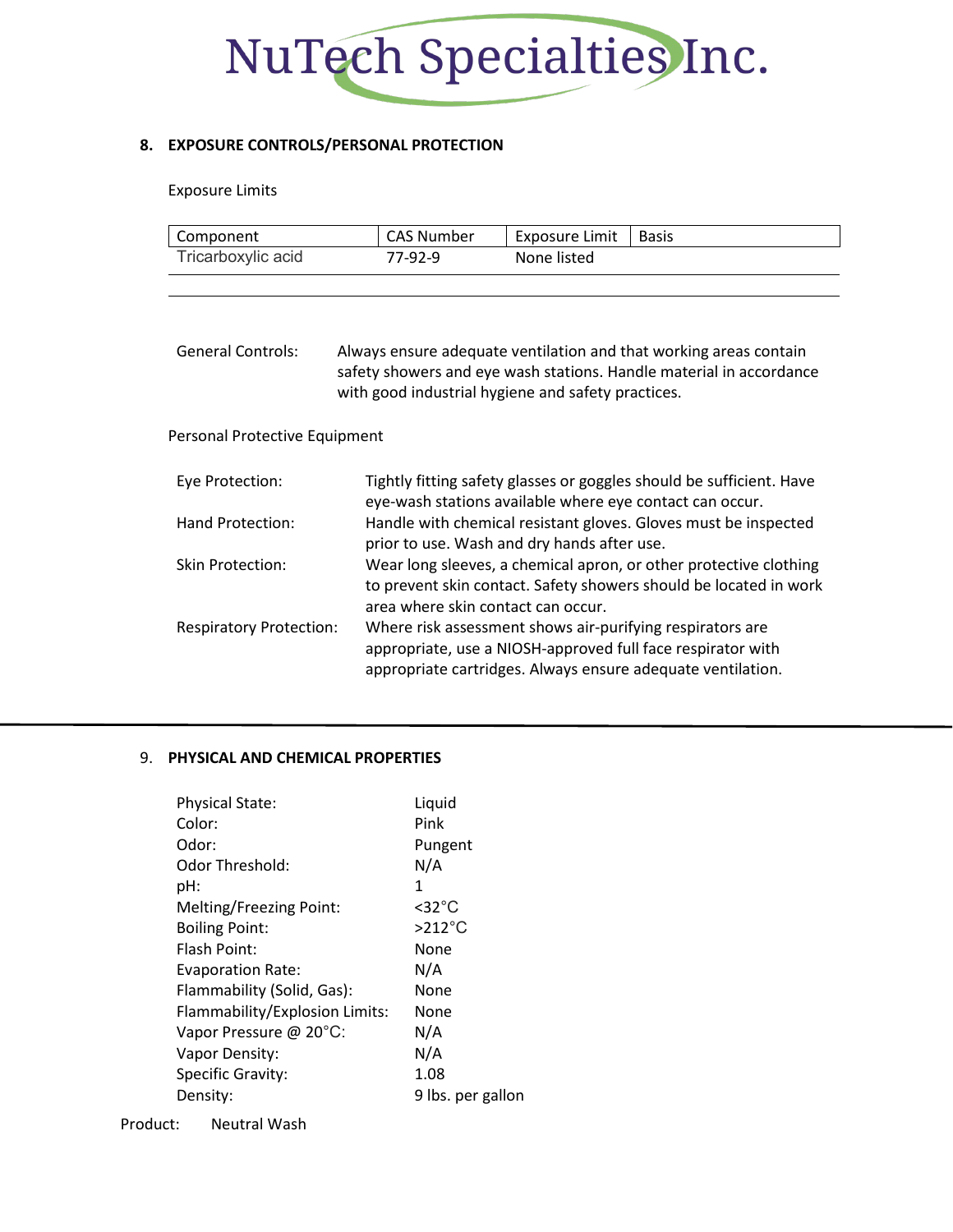

Solubility in Water: Complete Partition Coefficient: N/A Auto Ignition Temperature: None Decomposition Temperature: N/A Viscosity @ 40°C: N/A

#### **10. STABILITY AND REACTIVITY**

| <b>Chemical Stability:</b>                | Stable               |
|-------------------------------------------|----------------------|
| <b>Conditions and Materials to Avoid:</b> | Oxidizers, Alkalies  |
| <b>Hazardous Decomposition Products:</b>  | Oxides of Carbonates |

#### **11. TOXICOLOGICAL INFORMATION**

Acute Toxicity

| Component                                                                    | <b>CAS Number</b> | <b>Test</b>                              | <b>Toxicity</b>            |
|------------------------------------------------------------------------------|-------------------|------------------------------------------|----------------------------|
| Tricarboxylic acid                                                           | 77-92-9           |                                          | None listed                |
| Diethylene glycol<br>monobutyl ether (2-<br>$(2 -$<br>butoxyethoxy) ethanol) | 112-34-5          |                                          | None listed                |
| Hydrogen-chloride-<br>anhydrous                                              | 7647-01-0         | Oral LD50 (Rat)<br>Inhalation LC50 (Rat) | 900 $mg/kg$<br>3124 ppm/1H |
| <b>Potential Health Effects</b>                                              |                   |                                          |                            |
| Inhalation:                                                                  |                   | Aspiration hazard                        |                            |
| Skin:                                                                        |                   | Severe irritation                        |                            |
| Eyes:                                                                        |                   | Corrosive to eyes                        |                            |
| Ingestion:                                                                   |                   | Corrosive, aspiration hazard             |                            |
| Signs and Symptoms of Exposure:                                              |                   | Burning sensation                        |                            |
| Chronic Effects of Long Term Exposure:                                       |                   | N/A                                      |                            |
| Carcinogenicity:                                                             |                   | None                                     |                            |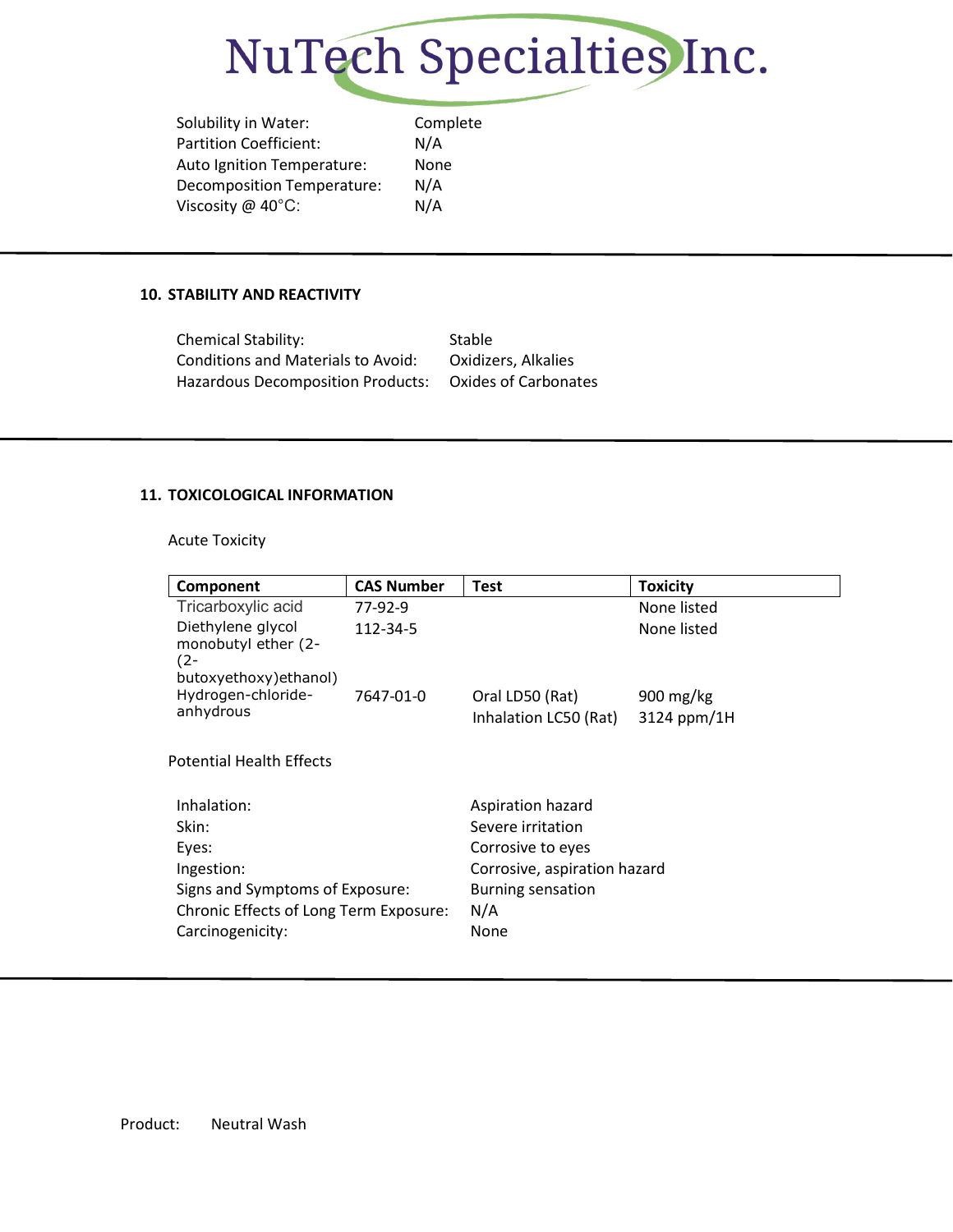# NuTech Specialties Inc.

#### **12. ECOLOGICAL INFORMATION**

Acute Ecotoxicity

| <b>CAS Number</b><br>Component | Organism | <b>Ecotoxicity</b> |
|--------------------------------|----------|--------------------|
|--------------------------------|----------|--------------------|

Ecological Effects

| Persistence and Degradability:    | Not expected to biodegrade           |
|-----------------------------------|--------------------------------------|
| <b>Bioaccumulation Potential:</b> | Not expected to bio accumulate       |
| Mobility in Soil:                 | Product will leach into ground water |
| <b>Other Adverse Effects:</b>     | Toxic to aquatic life due to pH      |

#### **13. DISPOSAL CONSIDERATIONS**

| Disposal:               | Material should be disposed in accordance with all local, state, |
|-------------------------|------------------------------------------------------------------|
|                         | and federal regulations. Regulations vary by region.             |
| Contaminated Packaging: | Dispose of as unused product.                                    |

#### **14. TRANSPORT INFORMATION**

DOT Information

| Proper Shipping Name:     | Not regulated |
|---------------------------|---------------|
| <b>UN Number:</b>         | N/A           |
| Hazard Class:             | N/A           |
| Packing Group:            | N/A           |
| Reportable Quantity (RQ): | N/A           |
| Marine Pollutant:         | No            |
| Note:                     |               |

#### 15. REGULATORY INFORMATION

Product: Neutral Wash